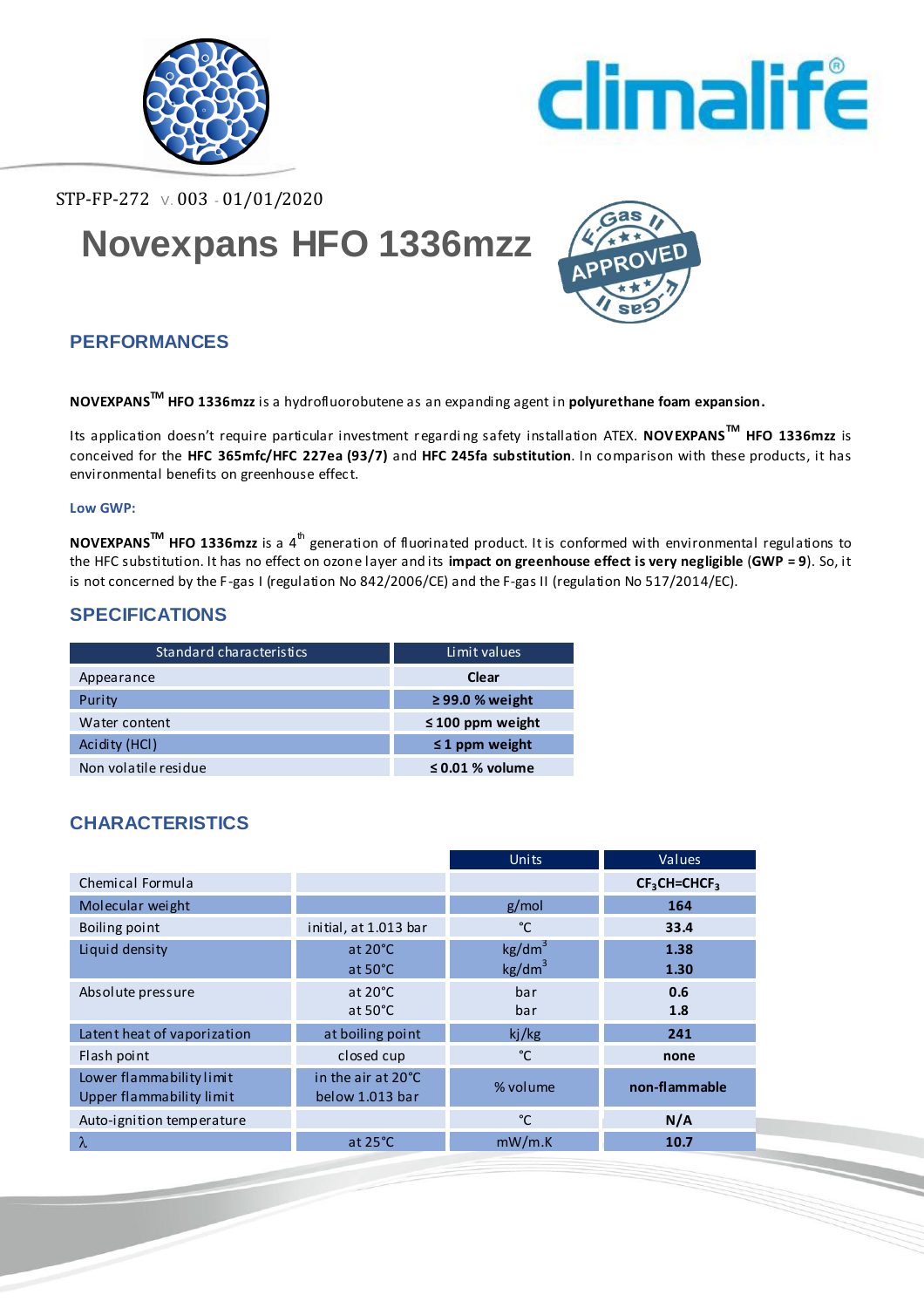



**Novexpans HFO 1336mzz**

### **PACKAGING**

|                                | <b>Drum</b>     |                 | Container | <b>Bulk</b> |
|--------------------------------|-----------------|-----------------|-----------|-------------|
| Capacity (liter)               | 30              | 217             | 930       |             |
| Tare (kg)                      | 3.5             | 22              | 460       |             |
| Load (kg)                      | 35              | 230             | 1000      |             |
| Diameter (mm)                  | 315             | 585             | 860       | 5 to 20 T   |
| Height (mm)                    | 452             | 880             | 2330      |             |
| Outflow external diameter (mm) | $3/4$ " & $2$ " | $3/4$ " & $2$ " | 26.1      |             |
| Tap: right pitch (mm)          | ---             | ---             | 1.814     |             |
| Test pressure (bar)            | ---             | ---             | 33        |             |

- Packaging technical characteristics available upon request to the commercial department.
- Feasibility of filling packaging of the customers if they are in conformity with the legislation.
- Contact us for any other specific packaging.

#### **STORAGE AND SHELF LIFE**

#### **Precautions for handling and storage:**

**French plants are controlled by the regulation of listed Establishments and have to comply with it** *(or with the local legislation).*

- All packaging will be stored in a dry, well-ventilated, easily accessible place, sheltered from sunlight and bad weather, away from any ignition source.
- It is recommended to store all packaging either in a specific place or isolated and sheltered by a fence.
- All packaging and piping will be grounded to discharge static electricity.
- Leak detectors, put at ground level, will be connected to an audible alarm, which will trigger in the event of leaks.
- The whole equipment will be tested with an appropriate leak detector before use.
- Material and electrical equipment in an explosive atmosphere will comply with the regulations *(grounding, equipotential bonding, ATEX material).*

**Climalife can study the set up and assembling of your storage tanks, piping, and pumps, according to the prevailing regulations.**

**Shelf life: unlimited** *(if appropriate storage conditions).*